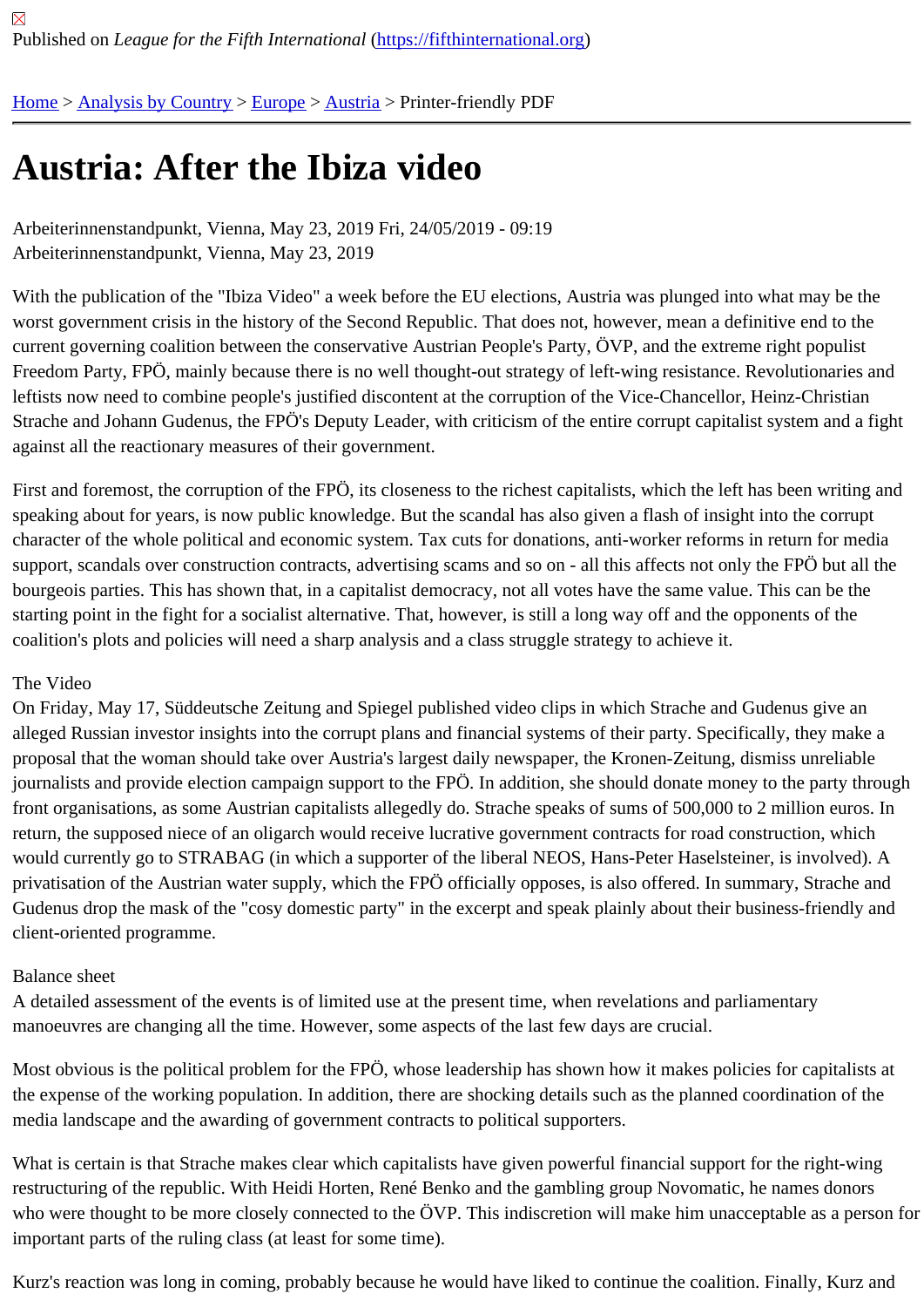Herbert Kickl, the FPÖ Minister of the Interior, broke up the coalition mutually and step by step. The Federal Chancellor demanded the resignation of Kickl and the FPÖ replied by withdrawing from the coalition. The ÖVP is now trying to go onto the offensive with an election campaign that emphasises the "successful coalition project". A new edition of the coalition, which will complete the remaining planned reforms (tax cuts for the rich, smashing of the social security system, attacks on the Workers' Chamber), is therefore anything but out of the question.

In his campaign, Kurz is trying to distract from the parallels between the Ibiza video and his own politics. So far, an ÖVP supporter (René Benko) not an FPÖ-related oligarch, has bought the Kronen-Zeitung. Large donations from industry, hotels and construction firms went to the People's Party, and Kurz presented the political and economic gifts; the 60 hour week, 12 hour day, lower penalties for social dumping, for example, as his achievements.

Neither the NEOS, who voluntarily voted with the government on these political crimes, nor the SPÖ, seem averse to the idea of playing the servant for the next government. Both parties call for stability, that is, the stabilisation of Kurz, while at the same time keeping open the possibility of a motion of censure. That would lead to the resignation of the Chancellor and the formation of a new government.

The SPÖ's hesitant stance shows its willingness for a political compromise. Instead of sharpening the political debate with the ÖVP government, it is artificially depoliticised. Instead of attacking the brutal enforcement of Austrian capital's interests against workers and refugees, the SPÖ chairman, Rendi-Wagner, offers the prospect of a technocratic "government of experts". At the same time, the SPÖ leadership openly refuses to vote against Kurz by a motion of censure. With this "state-supporting" option, the SPÖ wants to keep open a possible role as a junior partner in a coalition with the ÖVP after the elections!

Any toleration of an ÖVP government, and especially the undemocratic charade of a technocratic expert government, must be clearly rejected. The SPÖ should bring down the Chancellor with a vote of no confidence.

#### Perspective

The euphoria after Strache's resignation will not last. The right-wing majority in Austria has not been broken and, above all, there has been no collapse of the ÖVP and there are aparently willing supporters of Kurz's chancellorship to be found in three parties (FPÖ, SPÖ and NEOS). A "Grand Coalition" would not reverse the reactionary measures already introduced but could even deepen them under the pretext of moderating some of the worst features.

The political crisis is also a crisis of the existing parliamentary balance of power. One of the strategic tasks now is to give the right answer with regard to the new elections. Many voters see this as central to solving the current chaos. A successful candidacy to the left of the SPÖ is unlikely, such forces are poorly rooted and could at most achieve a PR success in the election campaign with vague left-wing social democratic concepts (see KPÖ-plus).

Regardless of this, the central task of the forces on the left of the SPÖ is to promote the division in social democracy between the complacent leadership and the increasingly dissatisfied grassroots members. Carrying concrete, classstruggle demands into the Social Democratic election campaign and focussing the arguments where most progressive Austrian workers still orient themselves will be a decisive step towards rooting revolutionary ideas in the working class.

#### Tasks

The government crisis has not been brought about by left-wing resistance on the streets, by parliamentary opposition, or by party-political exposure. This is important for the current situation for two reasons. Firstly, there is no evidence that the widespread and justified anger has turned into support for the opposition parties or rejection of the Coalition's policies. Secondly, the strength of the left has not improved overnight either. Turning the current crisis into an offensive against the political setbacks of recent years will be very difficult, but it is possible.

A central problem here is the campaign style of the SPÖ in the EU parliamentary elections. Even in the face of blatant disagreements in the party, the call for unity in the election campaign traditionally acts as a reliable tranquiliser for leftwing and militant parts of the SPÖ. A political turnaround can only succeed if a strong movement for class struggle,